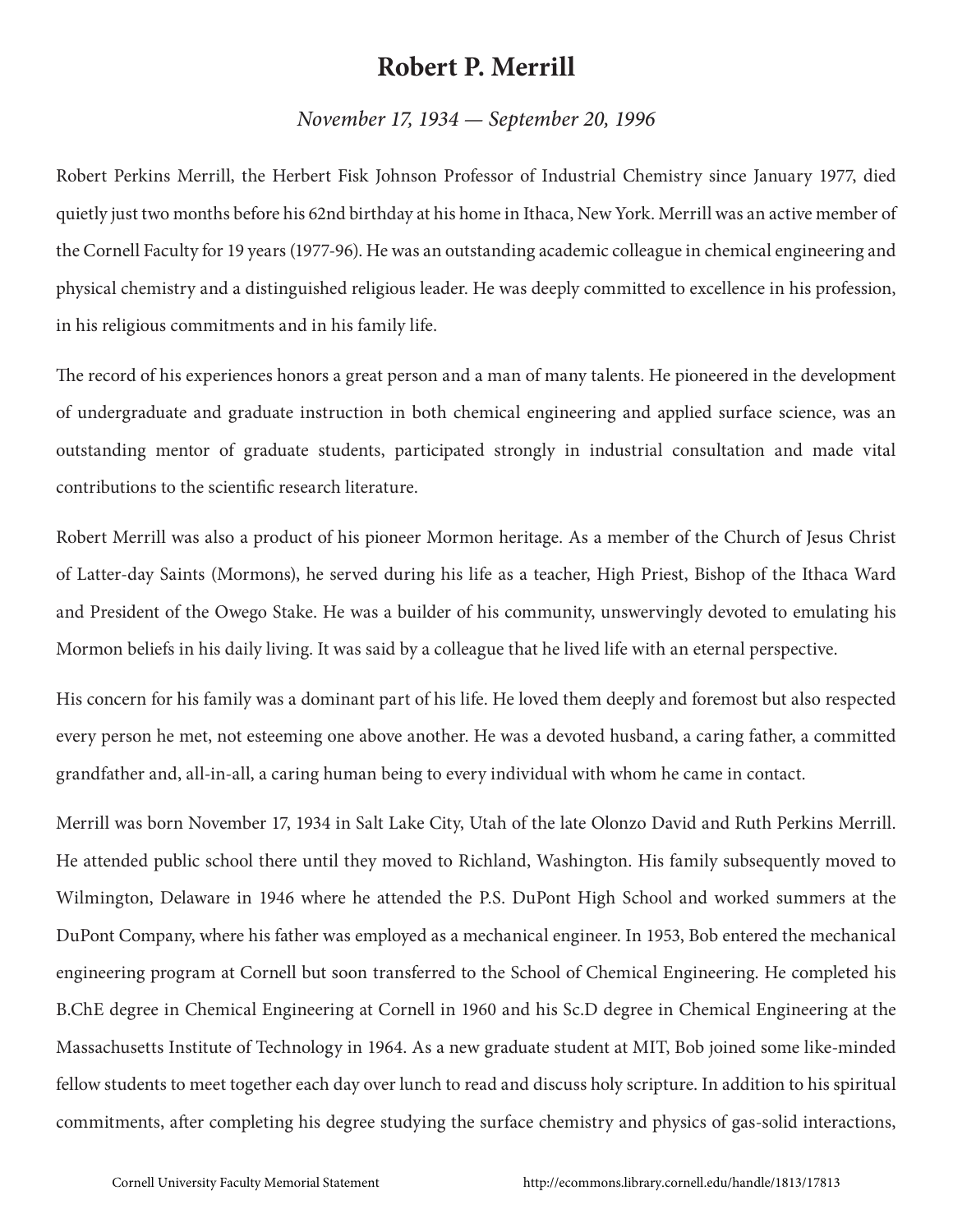he taught there. Subsequently, he moved on to the University of California at Berkeley, where he served as vicechairman of the Department of Chemical Engineering from 1974-77.

He was brought back to Cornell in 1977 through the insight of Professor Emeritus of Chemical Engineering, Julian C. Smith, to strengthen the research base of the Chemical Engineering Department. In this, he succeeded admirably, playing important roles in recruiting sixteen new faculty members in the department and serving as a trusted and impartial advisor to departmental chairs. One of whom commented, "Right away I could count on him to provide insight into complex issues free of biases from any personal stakes". Another colleague stated that, "Chemical Engineering is today quite a different department than it would have been if he had not been there. He never pushed his own agenda". A third colleague observed that, "Merrill would never receive the recognition he deserved, because he was never selfish".

He taught graduate courses in fundamental chemical kinetics, undergraduate courses with an emphasis on reactor design and the unit operations laboratory, and he coordinated the capstone design course in chemical engineering for many years. His industrial experience was a great asset in the last-named effort. He was an outstanding mentor of graduate students. Many of his Ph.D. students have gone on to spectacularly successful careers in academia and industry.

He had a great zest for scientific inquiry and incubation of new ideas. He liked to think about new concepts and to impart his own enthusiasm to the students under his supervision. He stood for quality and integrity in many ways both intellectual and spiritual. Even when slowed down by failing health in latter years, he never compromised his standards of quality and integrity in his scientific and personal relationships. He was particularly effective in bridging professional gaps not only in the field of chemical engineering but in interdisciplinary interactions with colleagues in physics, chemistry, applied physics and engineering, with whom he had substantial scientific collaborations and cooperations.

At Cornell, he pursued a broad program of research centered on studies of the structure and chemistry of solid surfaces and the interactions of surfaces with gas molecules. A unique aspect of this research was the use of atomic and molecular beam scattering techniques to probe the structure and reactivity of atoms at surfaces and to study gas-solid collision dynamics. He also pioneered in the use of synchrotron radiation beams to study oxidation of metals, properties of oxides and heterogeneous catalytic processes on surfaces as well as the unique properties of aluminas and related materials. He realized that understanding these interactions and materials had important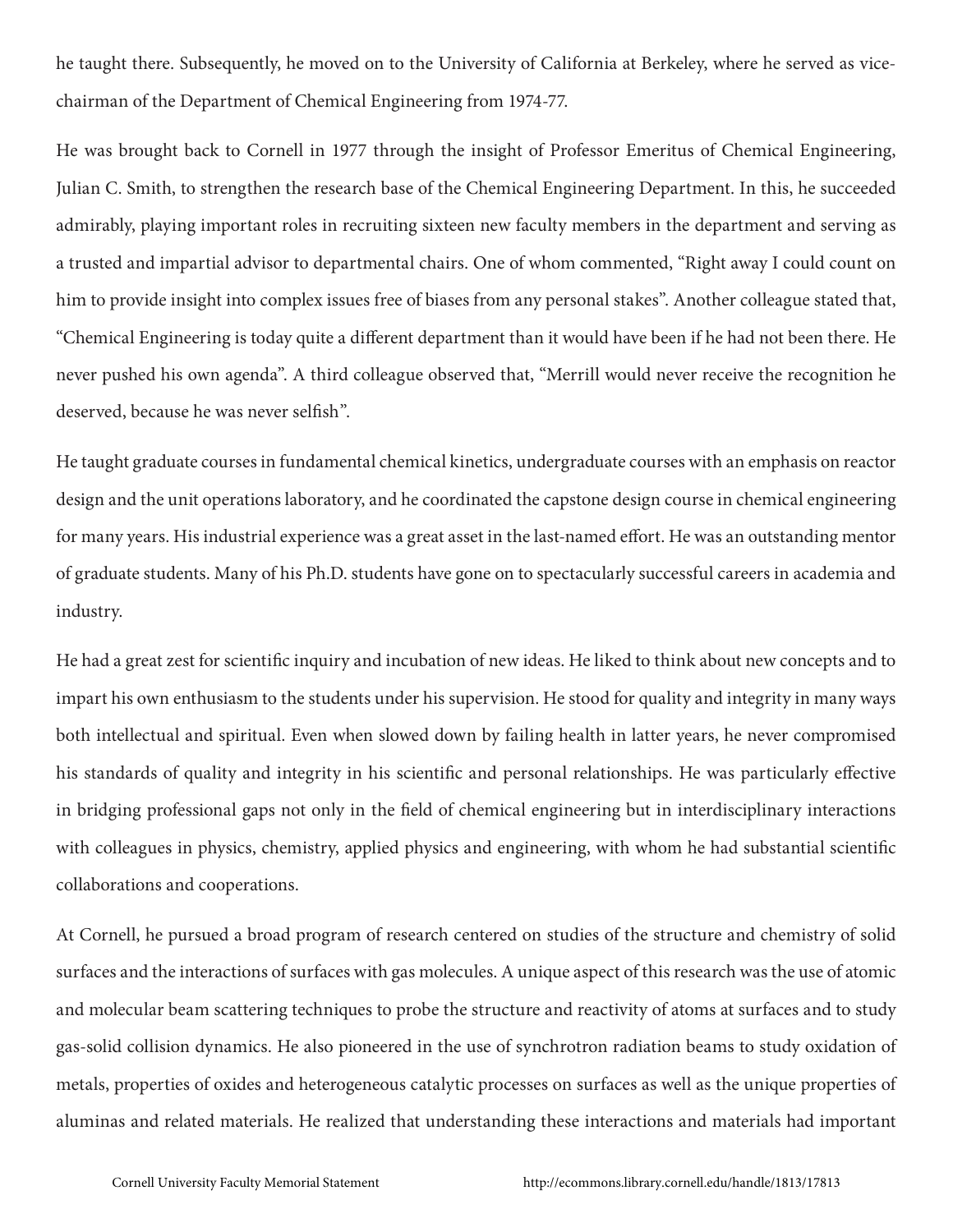practical implications in such processes as catalysis, corrosion, corrosion inhibition and the aerodynamics of flight in rarefied atmospheres.

As an academician and an engineer, Bob loved not only to pursue new knowledge but to apply it with useful impact on human life. In addition to conducting his university-based research and serving as co-director of the Cornell-Sandia synchrotron radiation beamline facility at the Brookhaven National Laboratories, Merrill was active as an industrial consultant. This was in keeping with his commitment in relating fundamental understanding to practical application, admirably fulfilling his responsibility as holder of the Johnson Chair of Industrial Chemistry. Companies he worked with included Universal Oil Products, Gulf General Atomics, Stauffer Chemical, Lockheed Missile and Space Corporation, Abcor Corporation, Raytheon Corporation, and Mobil Research and Development Laboratories.

The Herbert Fisk Johnson Professorship of Industrial Chemistry was established by Mr. Johnson, a petroleum industrialist, and head of one of the nation's largest privately owned companies at the time. The Johnson Chair was previously held by Fred H. Rhodes and by Charles C. Winding, both former directors of the School of Chemical Engineering.

Bishop of the Ithaca Ward of the Church of Jesus Christ of Latter-day Saints, Robert Merrill had a strong spiritual side to his life. He lived his life with an eternal perspective and believed that living is finite and temporary, a trial period whose duration is insignificant when compared to the eternal existence extending infinitely both into the past and on to the future. As he became a leader in the knowledge profession of the university, his teachings gained eminence through reinforcement from his personal qualities and spiritual integrity. The following from, "Ode on Intimations of Immortality" by William Wordsworth, epitomizes the spirit underlying Bob's life:

> Our birth is but a sleep and a forgetting; The soul that rises with us, our life's star hath had elsewhere its setting And cometh from afar; Not in entire forgetfulness, But, trailing clouds of glory do we come From God, who is our home. The homely nurse doth all she can To make her foster-child, her inmate, man, Forget the glories he hath known, And that imperial palace whence he came.